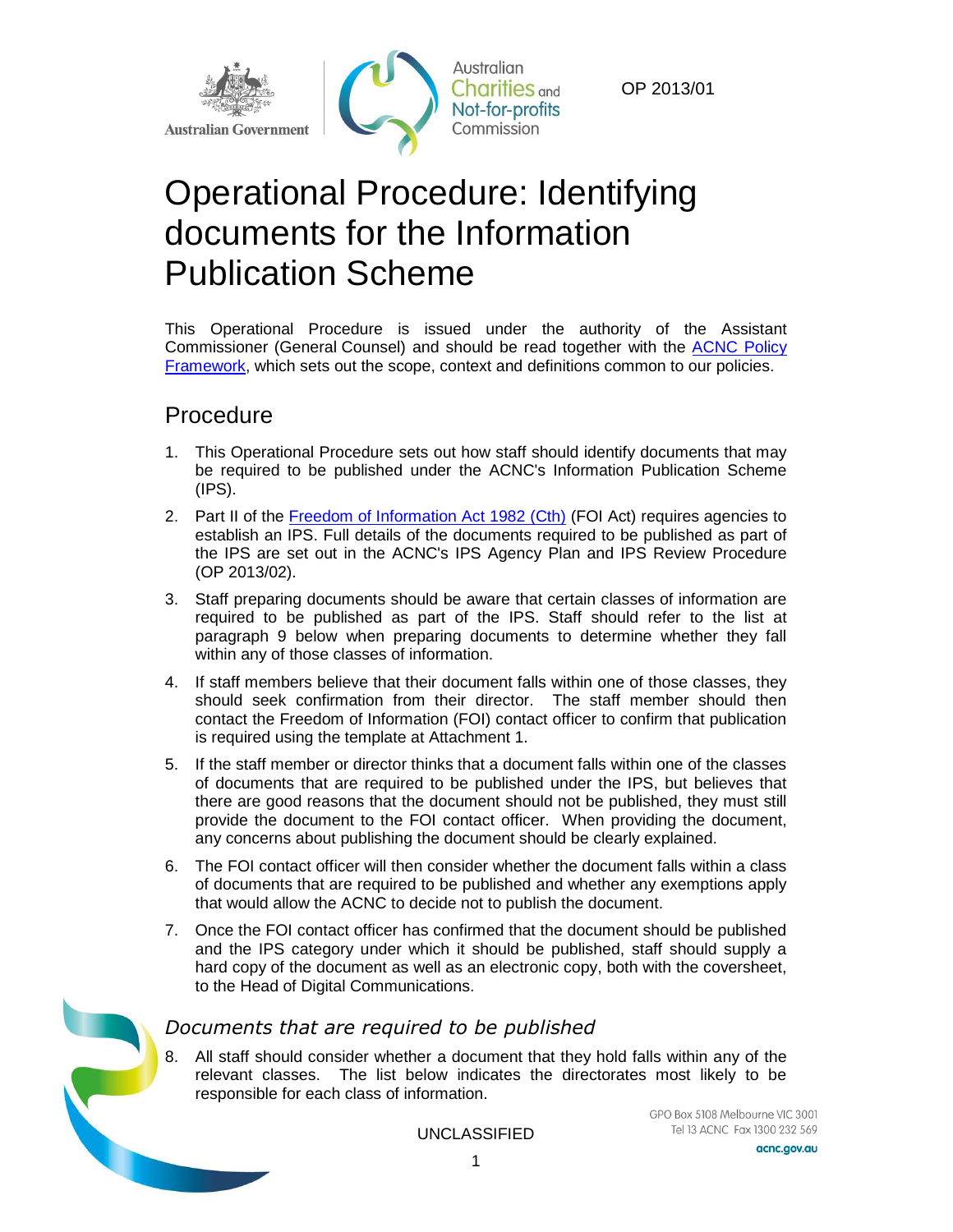- 9. The following information must be published under the IPS:
	- **Agency Plan** this sets out what information the ACNC will publish, how and to whom it will publish information and how the ACNC otherwise proposes to comply with Part 2 of the FOI Act (legal).
	- Details about the **ACNC's structure** (for example, its **organisational chart**) (business services and communications).
	- Details about the **ACNC's functions and powers** this would include functions that are established by legislation, a decision of government or an executive action (legal).
	- An annual report, or information contained in an annual report prepared by the ACNC to be laid before the parliament (communications).
	- Details about the **Commissioner's appointment and the appointments of advisory board members** (legal).
	- Details of **consultation arrangements** for members of the public to comment on specific policy proposals (policy and education).
	- A document that is **routinely provided through FOI requests** (under Part III of the FOI Act) (legal).
	- Information that is **routinely provided to Parliament** (communications).
	- **Contact details of the FOI officer** (legal).
	- **Operational Information** (which is discussed in more detail below from paragraph [11\)](#page-1-0) (all directorates).
- 10. Staff should familiarise themselves with the definition of 'operational information', as this is the class of documents that is most likely to be required to be published and updated on a regular basis.

#### **Operational information**

- <span id="page-1-0"></span>11. Operational information is defined in section 8A(1) of the FOI Act as 'information held by the agency to assist the agency to perform or exercise the agency's functions or powers in making decisions or recommendations affecting members of the public (or any particular person or entity, or class of persons or entities)'.
- 12. Operational information should be published so that members of the public can be adequately informed about the framework of rules, policies, principles and procedures that agencies apply in making decisions or recommendations that affect them. Publication helps to ensure that no-one is disadvantaged by not understanding how the ACNC operates.
- 13. Examples of operational information that should be published include the Commissioner's policy statements, which explain how the ACNC interprets, approaches and administers the ACNC Act. Another example is a checklist or set of guidelines used by Registrations staff in assessing an application for registration by a charity. Access to this checklist will assist applicants to understand the registration process and to prepare their application.
- 14. Section 10 of the FOI Act says that, if an agency does not publish operational information, a person should not be disadvantaged because they do something which they may not have if they had had access to that information.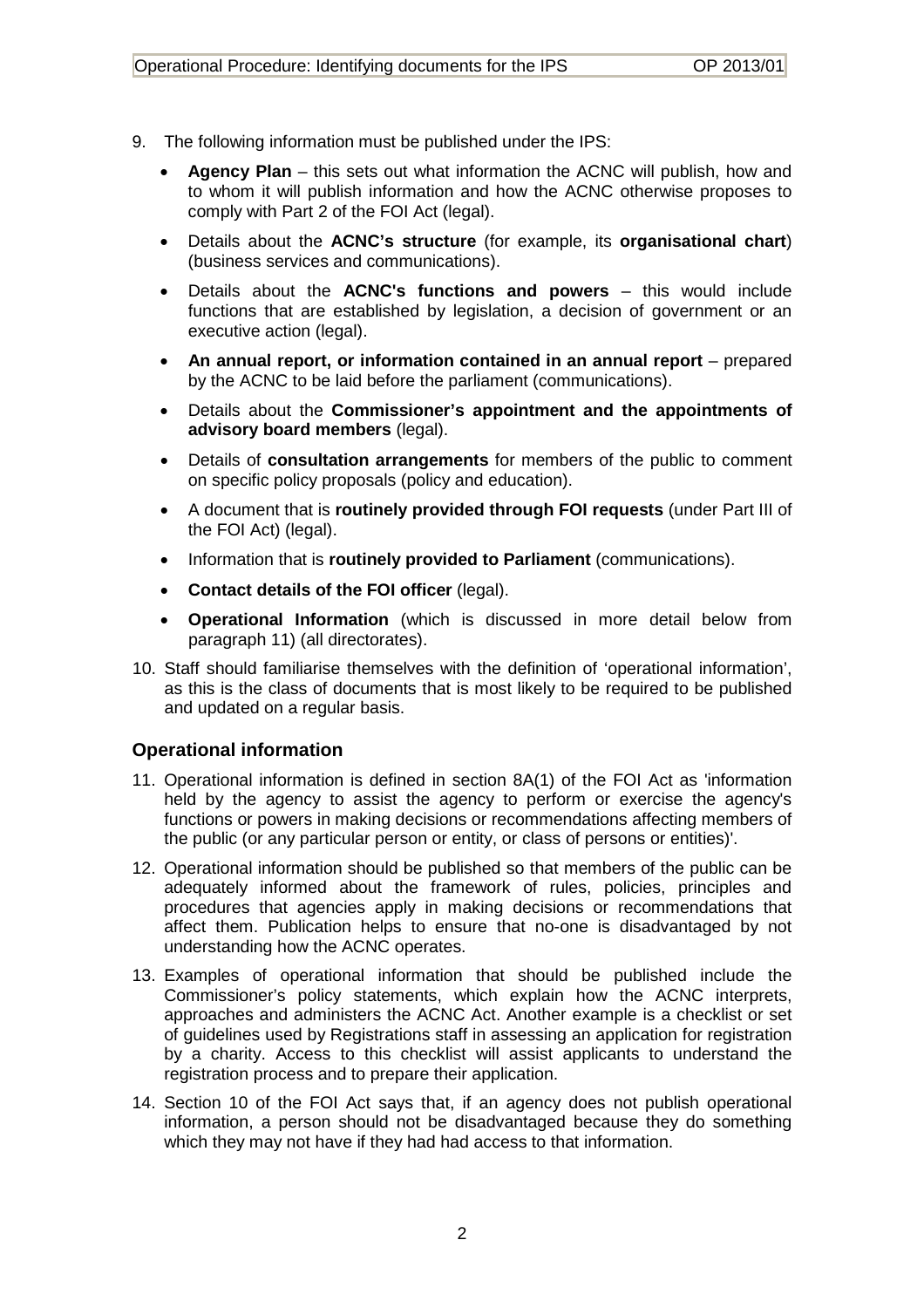## *Documents that are exempt from publication*

- 15. Some classes of information are exempt from publication as part of the IPS. In some cases, the document may be only partially exempt, which means that it can be published after the exempt information has been removed.
- 16. The FOI contact officer will consult with staff members and directors when considering whether an exemption applies to a particular document.

## References

*[Freedom of Information Act 1982](http://www.comlaw.gov.au/Details/C2013C00242)* (Cth)

*[Privacy Act 1988](http://www.comlaw.gov.au/Details/C2013C00231)* (Cth)

**[ACNC Information Handling Policy](http://www.acnc.gov.au/ACNC/Publications/Policy_PDFs/CorpPol_InfoHandle.aspx)** 

[ACNC Freedom of Information Policy](http://www.acnc.gov.au/ACNC/Publications/Policy_PDFs/Pol_FOI.aspx)

[ACNC IPS agency plan](http://www.acnc.gov.au/ACNC/About_ACNC/Freedom_of_info/Agency_plan/ACNC/Legal/IPS_plan.aspx?hkey=14026462-5371-4a53-9fa1-ca47dd246f3a)

[Operational Procedure: Review of the Information Publication Scheme](http://www.acnc.gov.au/ACNC/Publications/Procedure_PDFs/OP_IDP.aspx)

Operational Procedure: Publishing Information under the Information Publication Scheme

# Attachment: Information Publication Scheme publication coversheet

To: FOI contact officer; Head of digital communications

From:

Date:

Subject: IPS document

The attached document may be required to be published under the IPS.

Category of document: [agency plan/ ACNC's structure/ functions and powers/ annual report/ Commissioner's appointment/ consultation arrangements/ information released through FOI/ information routinely provided to Parliament/ contact details of FOI officer/ operational information]

Location on website: [url]

[Insert any concerns or risks associated with publishing the document]

Confirmation from the FOI officer that document should be published:

Yes Category

No Reason